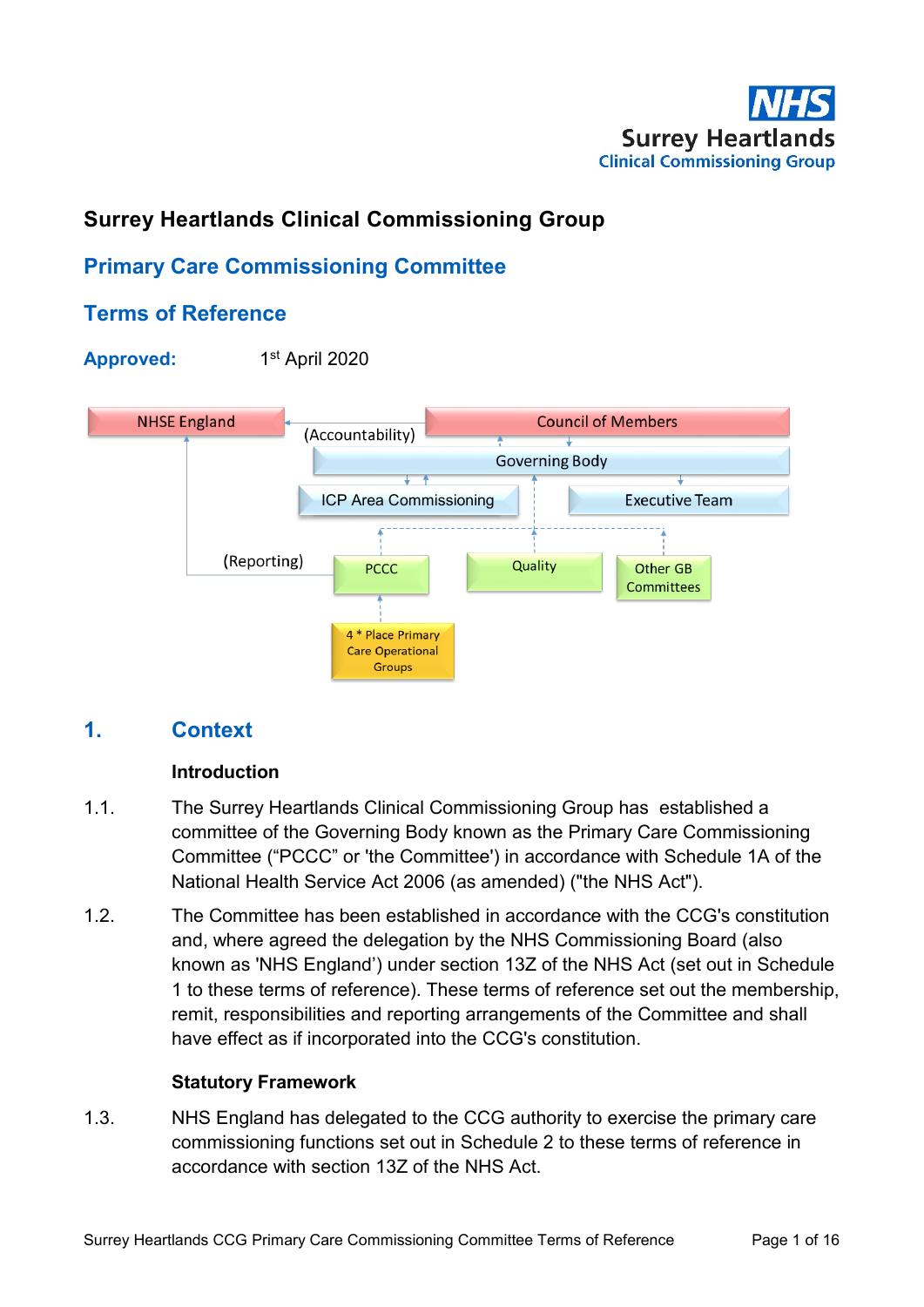- 1.4. Arrangements made under section 13Z may be on such terms and conditions (including terms as to payment) as may be agreed between NHS England and the CCG.
- 1.5. Arrangements made under section 13Z do not affect the liability of NHS England for the exercise of any of its functions. However, the CCG acknowledges that in exercising its functions (including those delegated to it), it must comply with the statutory duties set out in Chapter A2 of the NHS Act and including:
	- management of conflicts of interest (section 14O);
	- duty to promote the NHS Constitution (section 14P);
	- duty to exercise its functions effectively, efficiently and economically (section 14Q);
	- duty as to improvement in quality of services (section 14R);
	- duty in relation to quality of primary medical services (section 14S);
	- duties as to reducing inequalities (section 14T);
	- duty to promote the involvement of each patient (section 14U);
	- duty as to patient choice (section 14V);
	- duty as to promoting integration (section 14Z1); and
	- public involvement and consultation (section 14Z2).
- 1.6. The CCG will also need to specifically, in respect of the delegated functions from NHS England, exercise those set out below:
	- duty to have regard to impact on services in certain areas (section 130); and
	- duty as respects variation in provision of health services (section 13P).

# **2. Purpose & Objectives**

- 2.1. The Committee has been established in accordance with the above statutory provisions to enable the members to make collective decisions on the review, planning and procurement of primary care services in the CCG area including those provided under delegated authority from NHS England.
- 2.2. In performing its role, the Committee will exercise its management of the functions in accordance with the agreement entered into between NHS England and the CCG, which will sit alongside the delegation and terms of reference.
- 2.3. The Committee function (as a corporate decision-making body for the management of the delegated functions and the exercise of the delegated functions set out in Schedule 2 in accordance with section 13Z of the NHS Act)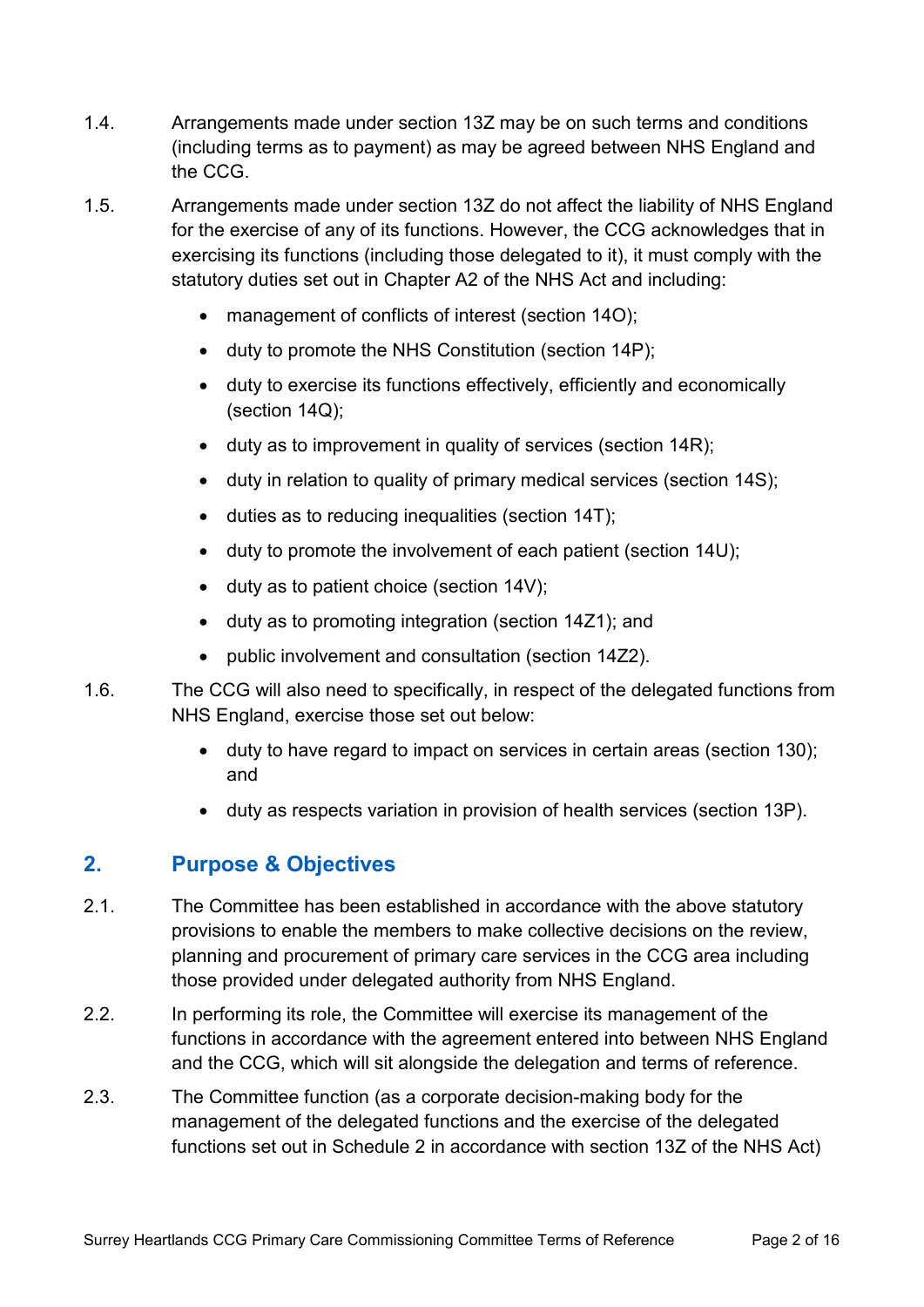shall be to carry out the functions relating to the commissioning of primary medical services under section 83 of the NHS Act.

2.4. The Committee is subject to any directions made by NHS England or by the Secretary of State.

# **3. Accountability/ Delegated Authority**

- 3.1. The Committee is accountable to the Governing Body and to NHS England via the Governing Body, as set out in the Delegation Agreement.
- 3.2. The Committee is authorised by the Governing Body to investigate any activity within its terms of reference. It is authorised to seek any information it requires from any member, officer or employee who are directed to co- operate with any request made by the Committee. The Committee is authorised by the Governing Body to obtain outside legal or other independent professional advice and to secure the attendance of other individuals with relevant experience and expertise if it considers necessary.
- 3.3. The Committee is responsible for decision-making, where agreed, of the delegated NHS England Primary Medical Services Commissioning Functions.
- 3.4. The Committee is responsible for decision-making of CCG primary care functions where delegated by the Governing Body in the Scheme of Reservation & Delegation.
- 3.5. The Committee is responsible for making recommendations to the Governing Body on CCG primary care functions reserved to the Governing Body.

# **4. Sub Committees & Delegation**

- 4.1. The Committee may delegate tasks to such individuals, sub-committees or individual members as it shall see fit, provided that any such delegations are consistent with the parties' relevant governance arrangements, are recorded in a scheme of delegation, are governed by terms of reference as appropriate and reflect appropriate arrangements for the management of conflicts of interest.
- 4.2. The Committee has established the following sub-committees and approved their Terms of Reference, with a remit to report and make recommendations to the **Committee.** 
	- One (or more) Primary Care Operational Groups

# **5. Responsibilities**

5.1. The Committee will make collective decisions on the review, planning and procurement of primary care services in the CCG area including, where applicable: CCG Primary Care Commissioning functions; those services or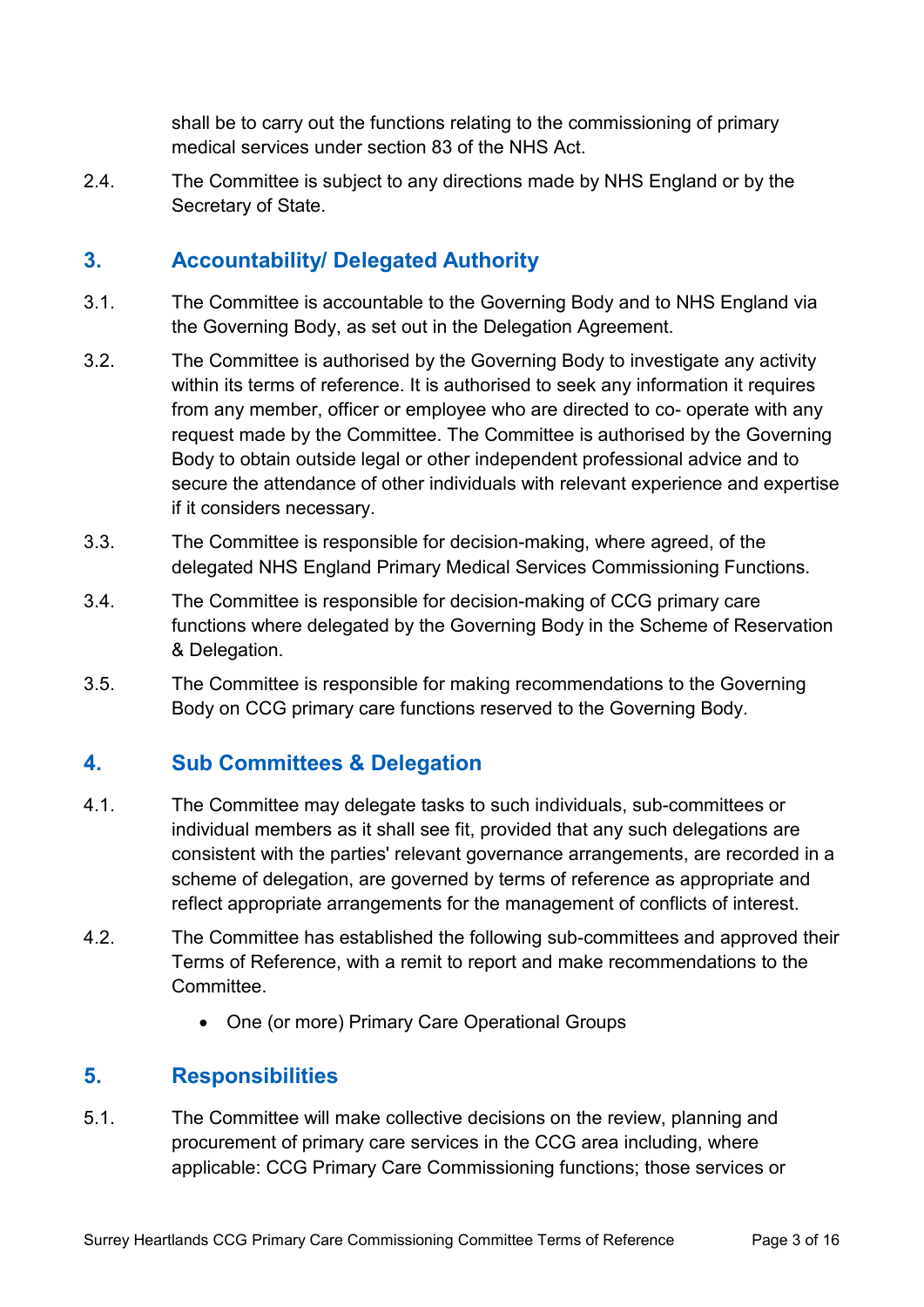functions that are managed under delegated authority from NHS England; and / or liaising with NHS England where these are not delegated. This includes the following activities:

- a) General Medical Services (GMS), Personal Medical Services (PMS) and Alternative Provider Medical Services (APMS) contracts (including the design of PMS and APMS contracts, monitoring of contracts, taking contractual action such as issuing breach/remedial notices, and removing contract);
- b) newly designed Locally Commissioned Services (This could include Locally Commissioned Services (LCS) offered by the CCG as an alternative/addendum to Directly Enhanced Services (DESs). By definition this would be optional; it remains a practice's right to participate in a DES and to opt to do so with or without local amendments.);
- c) design of local incentive schemes as appropriate, including the management and administration of the Quality Outcomes Framework (QOF);
- d) responsibility for the quality management of primary medical services and other locally commissioned primary care services (working closely with the Quality & Performance Board);
- e) decision making on whether to establish new GP practices in an area, including approval and management of list dispersal;
- f) approving practice mergers; and
- g) making decisions on 'discretionary' payment (e.g. returner/retainer schemes).
- 5.2. The Committee will also carry out the following activities:
	- a) ensuring alignment with initiatives carried out under the GP Forward View – including investment decisions and having oversight of the primary care development programme, including commissioning functions;
	- b) ensuring alignment of its commissioning functions with other primary care commissioners;
	- c) ensuring that the work of the Committee aligns with and enables delivery of the CCG's Strategic Commissioning Plan;
	- d) planning, including needs assessment, primary medical care services in the CCG area;
	- e) responsibility for engaging in the development and delivery of the CCG's primary care strategy;
	- f) undertaking reviews of primary medical care services in CCG area;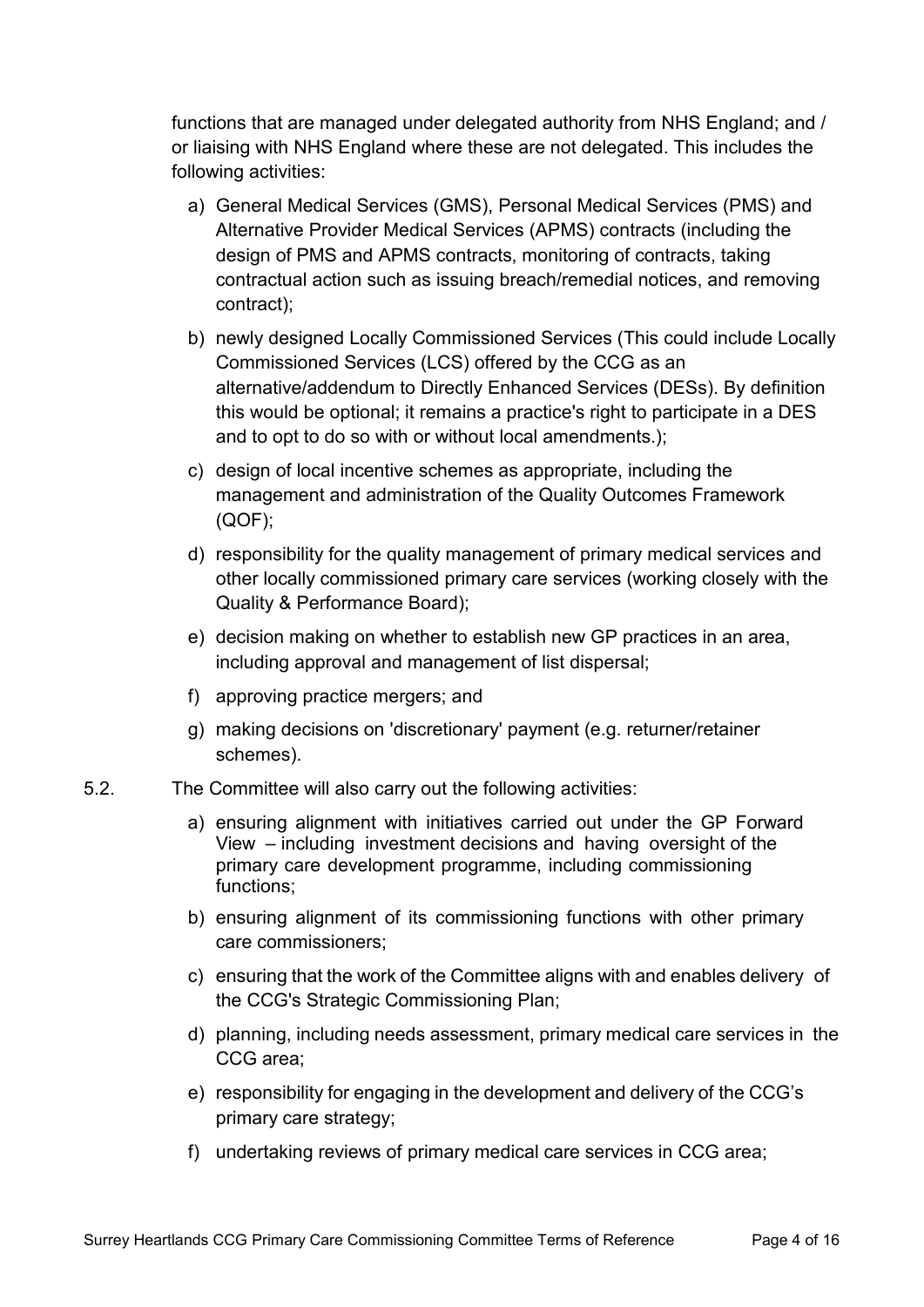- g) co-ordinating a common approach to the commissioning of primary care services generally and integration with the wider health agenda;
- h) providing oversight of the financial planning and budget management for the commissioning of primary medical care services in the CCG area;
- i) providing an overview of the primary care workforce;
- j) providing oversight of the management of primary care estate in line with the CCG Estates Strategy; and
- k) providing oversight of the GP IT Steering Group in line with the Surreywide Digital Roadmap.
- l) reviewing those risks on the Corporate Risk Register and Governing Body Assurance Framework which have been assigned to it and ensure that appropriate and effective mitigating actions are in place, including giving assurance to the Governing Body on risks associated with the Committee's purpose.

#### **6. Membership**

6.1. The membership of the committee shall consist of:

#### **6.1.1. Members**

- Three Lay Members of whom one will be the chair and a second the vicechair
- Accountable Officer
- Chief Finance Officer
- Director of Quality
- Two GPs who are not on the CCG performers list
- ICP Director with Lead for Primary Care
- Patient / Lay Representative
- Director of Public Health for Surrey County Council
- Surrey and Sussex Local Medical Committee Chief Executive
- 6.2. **Meeting Attendance** Members of the Committee should aim to attend all scheduled meetings. The Chair will review with the Chair of the Governing Body any circumstances in which a Member's attendance falls below 75% attendance.
- 6.3. **Chair / Vice Chair Appointments –** The CCG Clinical Chair will appoint three lay members from the Governing Body to be the Committee Chair and the Committee Vice-chair. If the Audit Chair is appointed to the Committee they will not act in these positions.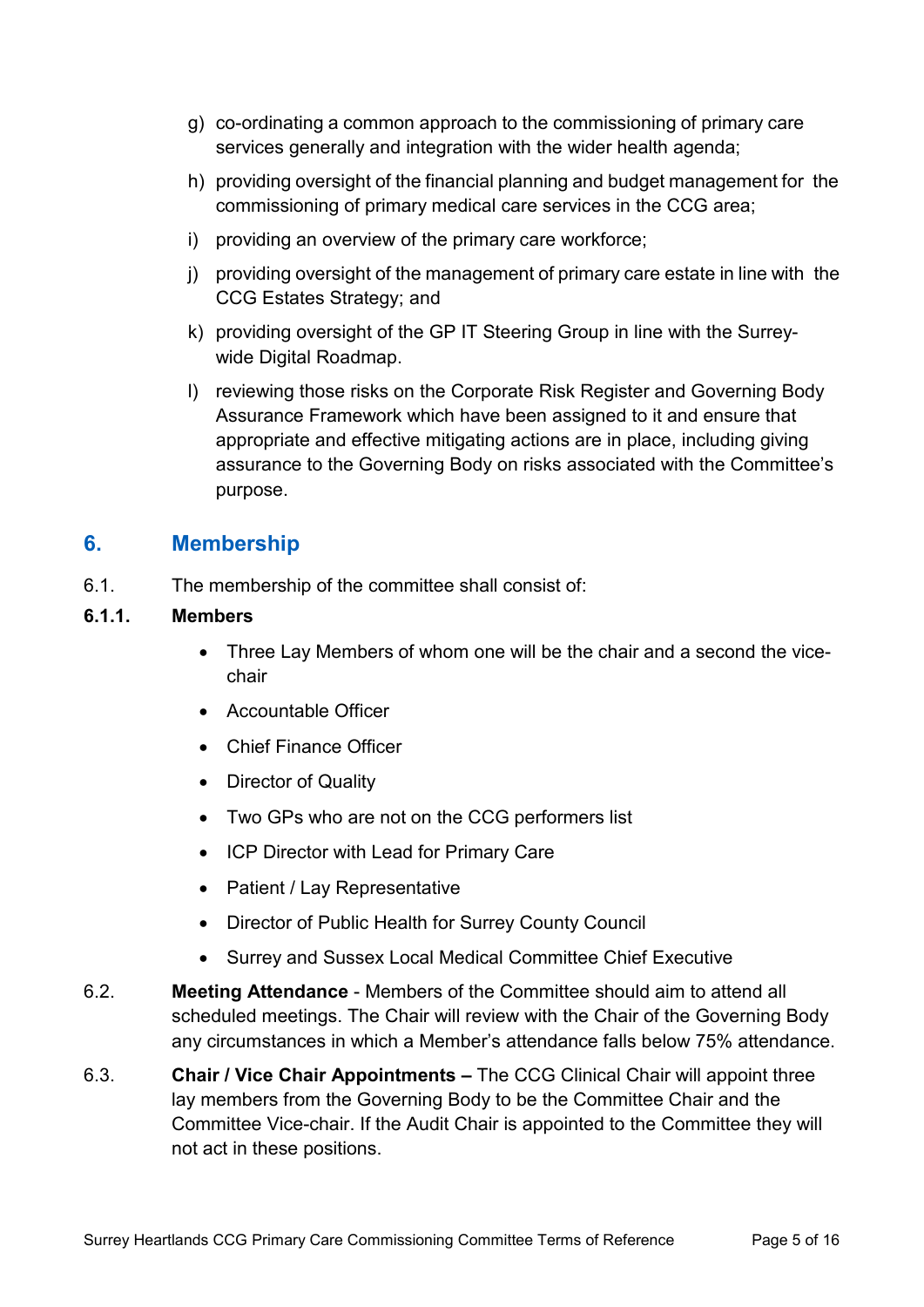#### **6.4. Member Appointments**

- Most individual members are appointed as a result of the office they hold.
- The Patient/Lay Representative is appointed by advertisement and selection by the Chair and advisers, whom the Chair chooses.
- The GP who is not on the CCG performers list, will have been on the GMC register within the last 10 years at appointment are appointed by advertisement and selection by the chair and advisers, whom the Chair chooses.

# **7. Co-opted members / deputies / attendees**

- 7.1. The Committee may not co-opt additional members.
- 7.2. A committee member may nominate a suitable<sup>[1](#page-5-0)</sup> deputy when necessary and subject to the approval of the Chair. All deputies should be fully briefed and the Corporate Office informed of any agreement to deputise so that quoracy can be maintained.
- 7.3. No person attending in one role can additionally act on behalf of another member of the Committee as their deputy.
- 7.4. People with different specialist expertise may be invited to attend based on the needs of the agenda and to contribute to the discussion.

#### **7.5. Expert Advisers:**

- GP Locality Representatives (ICP geographical areas)
- Operational Practice Managers (ICP geographical areas)
- Surrey Healthwatch Representative
- Surrey County Council Chair of Health & Wellbeing Board
- NHS England Representative
- 4 Chairs of Primary Care Operating Groups (Integrated Care Partnership geographical areas)
- Associate Director of Primary Care Commissioning; and
- Head of Primary Care Contracts.

<span id="page-5-0"></span> $1$  "Suitable" means an individual who fulfils the characteristics of 6.1 and who is not disqualified.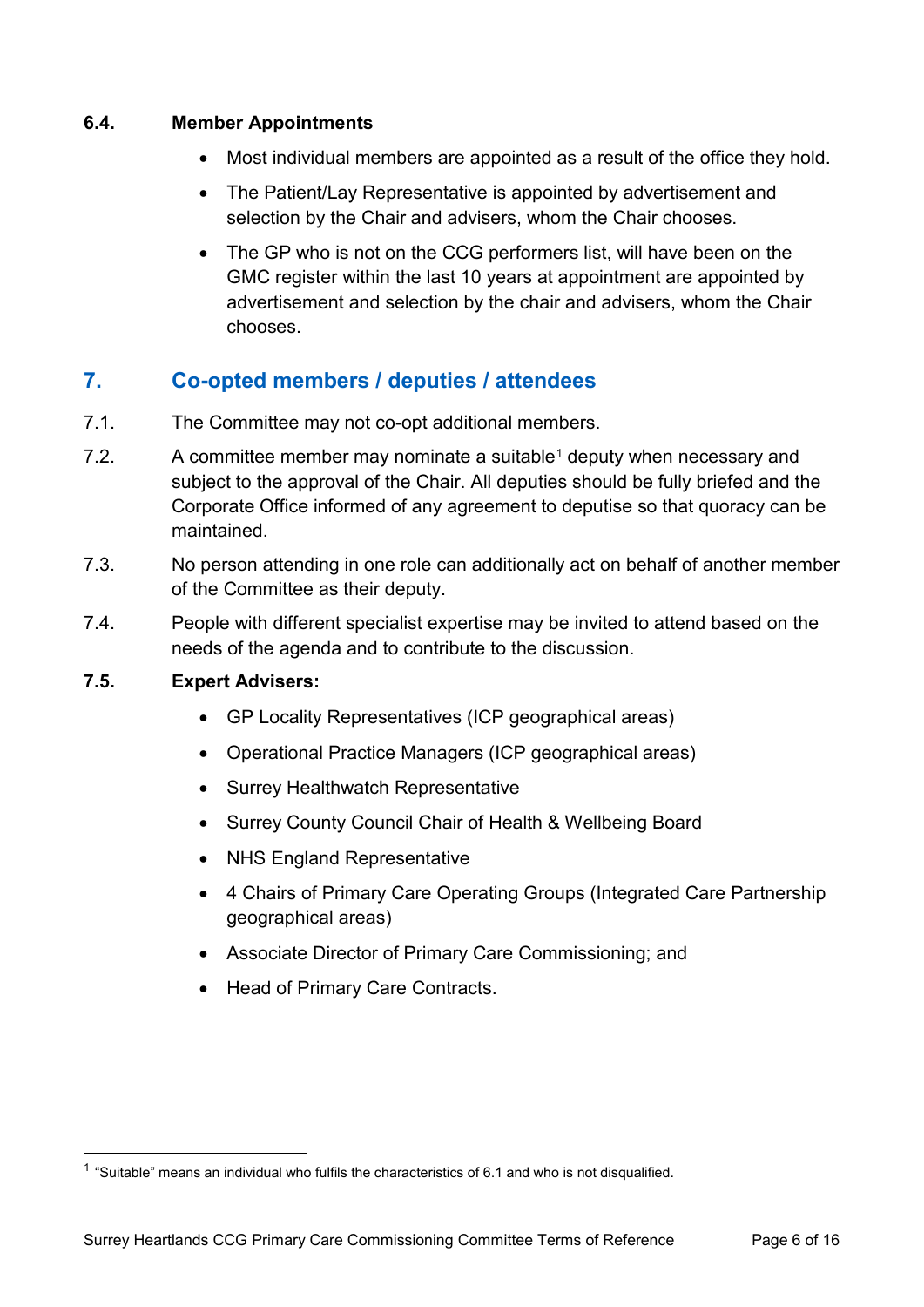## **8. Quorum**

- 8.1. A quorum shall be 5 members, to include:
	- one Non-clinical member[2](#page-6-0),
	- One clinician[3](#page-6-1).
	- Accountable Officer or Chief Finance Officer,
	- Two other members;
	- a majority of members, who are either Non-Clinical Members or CCG Executives.
- 8.2. Nominated deputies attending committee meetings, on behalf of substantive members, will count towards quorum.
- 8.3. The Chair will decide if the meeting is quorate after any actions have been taken to manage any declared conflicts of interest.
- 8.4. If a meeting is not quorate, the Chair may adjourn the meeting to permit the appointment of additional members if necessary, by exception in order to make a decision. The Chair will have the final decision as to their suitability. Or the decision may be referred for Chair's Action (refer Para. 14.2).

# **9. Meetings**

- 9.1. Meetings shall be held not less than six times a year and have an annual rolling programme of meeting dates and agenda items.
- 9.2. The Committee will operate in accordance with the CCG's Standing Orders. The Corporate Office will be responsible for ensuring administrative support to the Committee. This will include:
	- Giving notice of meetings (including, when the Chair deems it necessary in light of the urgent circumstances, calling a meeting at short notice);
	- Issuing an agenda and supporting papers (electronic unless paper copies have been specified) to each member and attendee no later than 5 working days before the date of the meeting;
	- Ensuring an accurate record (minutes) of the meeting.
	- Advising the Committee when the Terms of the NHS England Delegation Agreement overrides the CCG's Standing Orders.

<span id="page-6-0"></span><sup>&</sup>lt;sup>2</sup> The "Non-Clinical Member" may be a Lay Member, Patient Representative, LMC Representative (if nonclinical), Director of Public Health (if non-clinical).

<span id="page-6-1"></span><sup>&</sup>lt;sup>3</sup> The "Clinician" may be a GP member, the Executive Director of Quality, LMC Representative (if clinical) or the Director of Public Health (if clinical).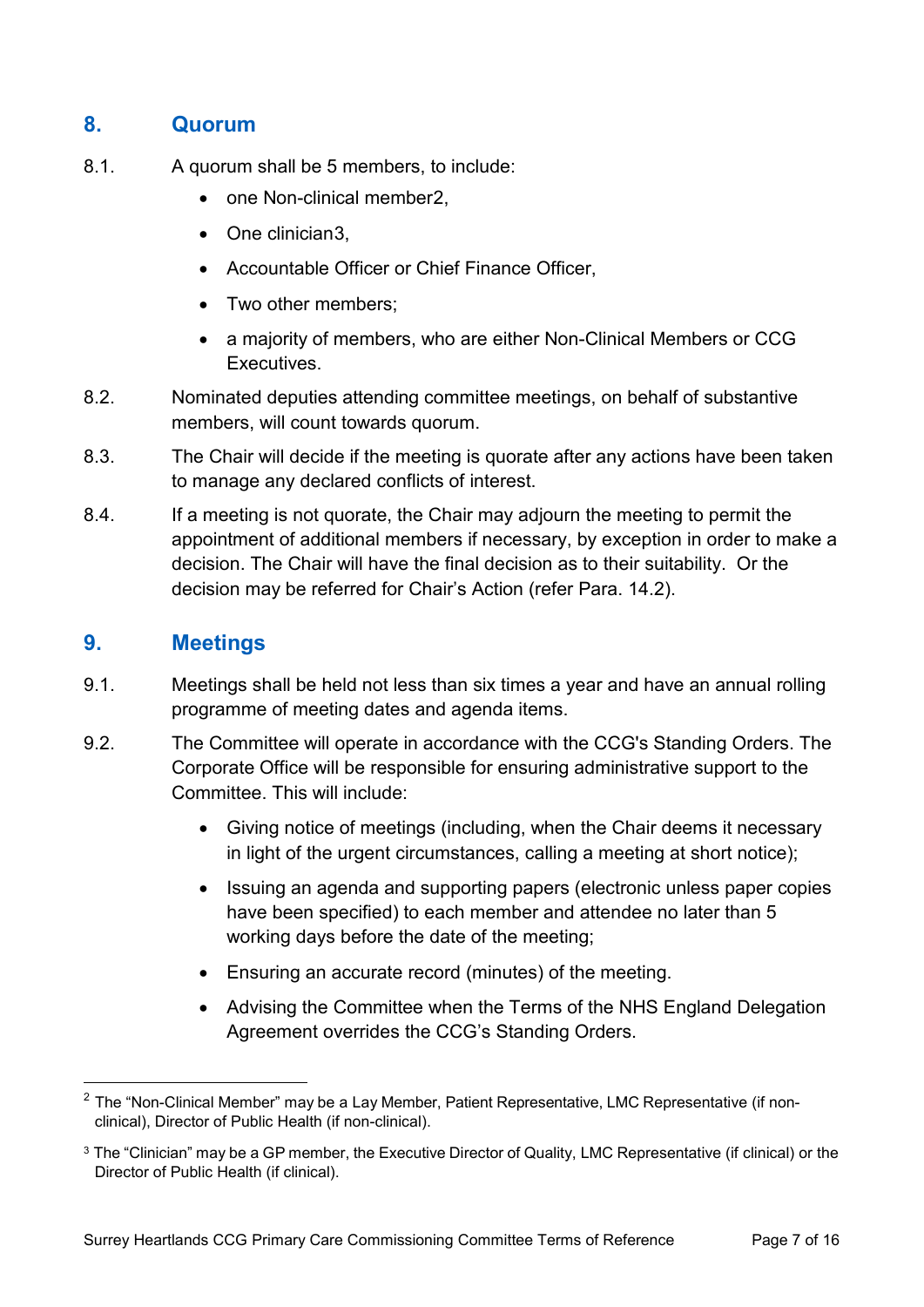- 9.3. The Committee will meet in public and agendas and papers will be published at least five working days in advance of the meeting.
- 9.4. The Committee may resolve to exclude the public from a meeting that is open to the public (whether during the whole or part of the proceedings) whenever publicity would be prejudicial to the public interest by reason of the confidential nature of the business to be transacted or for other special reasons stated in the resolution and arising from the nature of that business or of the proceedings or for any other reason permitted by the Public Bodies (Admission to Meetings) Act 1960 as amended or succeeded from time to time.
- 9.5. With the agreement of the Chair and, by exception, one or more Members of the Committee may participate in meetings virtually by using video or telephone or web link or other live and uninterrupted conferencing facilities, so long as the technology provides live and uninterrupted conferencing facilities.
- 9.6. An extra meeting of the Committee can be called at the request of the Chair.
- 9.7. Where an extra meeting needs to be scheduled, every endeavour will be made to give at least 10 working days' notice. Notification will be given by email.
- 9.8. Non-members may be required to withdraw from the confidential part of the meeting
- 9.9. Members of the Committee have a collective responsibility for the operation of the Committee. They will participate in discussion, review evidence and provide objective expert input to the best of their knowledge and ability, and endeavour to reach a consensus view.

# **10. Agenda Preparation**

- 10.1. The Committee will develop a forward-looking rolling Agenda programme, maintained by the Secretary.
- 10.2. The Chair will prepare the next meeting's agenda with the support from the Corporate Office.

# **11. Managing Conflicts of Interest**

- 11.1. The members of the Committee must comply fully with NHS England Guidance and CCG Policy regarding Conflict of Interest<sup>[4](#page-7-0)</sup>.
- 11.2. The Chair is responsible for managing conflicts of interest at a meeting of the committee. If the Chair has a conflict of interest, then another non-conflicted member of the committee is responsible for deciding the appropriate course of action.

<span id="page-7-0"></span> <sup>4</sup> The management of Conflicts of Interest is included in the Standards of Business Conduct Policy.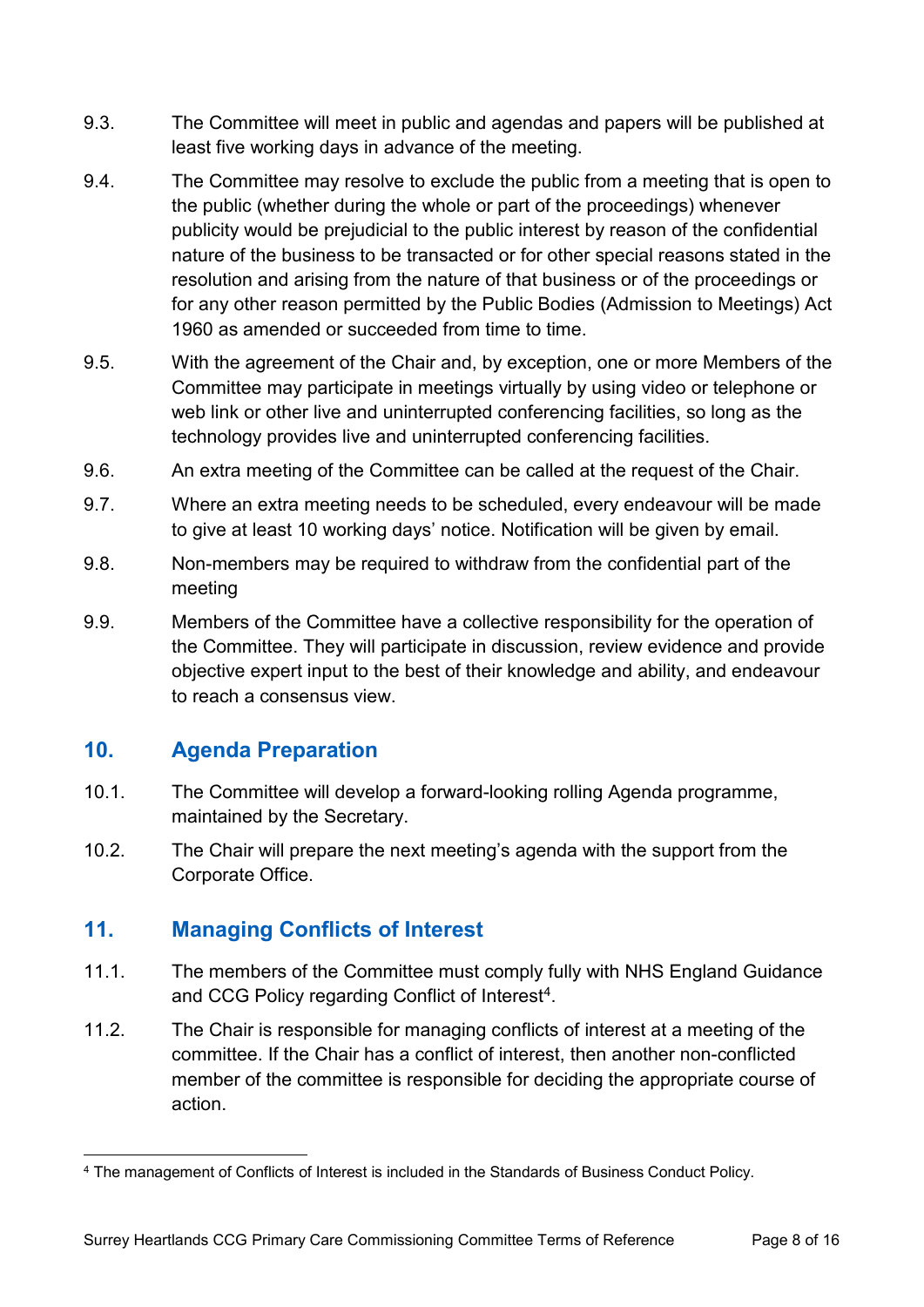- 11.3. At the start of the meeting, the Chair will invite members to declare if they have any conflicts of interest with the business to be conducted, including previously declared interests.
- 11.4. The Chair will decide any necessary course of action to manage a declared conflict of interest as advised by the CCG Conflict of Interest Policy.
- 11.5. Any declared conflicts of interest will be recorded in the minutes along with any action taken, in a form as advised by the CCG Conflict of Interest Policy. In summary the information recorded is
	- the name of the person noting the interest:
	- the nature of the interest and why it gives rise to the conflict;
	- the item of the agenda to which the interest related;
	- how it was agreed that the conflict should be managed; and
	- evidence that the conflict was managed as intended.

## **12. Decision-making**

- 12.1. The aim of the Committee is to achieve consensus decision-making wherever possible. When the Chair determines a consensus has been achieved by the members present then the decision will be considered to have been made by the **Committee.**
- 12.2. Each member of the Committee shall have one vote.
- 12.3. If the Chair determines that there is no consensus or one member disputes that consensus has been achieved, a vote will be taken by the Committee members. The vote will be passed with a simple majority the votes of members present. In the case of an equal vote, the Chair shall have a second and casting vote.
- 12.4. The result of the vote will be recorded in the minutes.
- 12.5. All decisions taken in good faith at a meeting of the Committee shall be valid even if there is any vacancy in its membership or, it is discovered subsequently, that there was a defect in the calling of the meeting, or the appointment of a member attending the meeting

#### **13. Emergency/ Chair's action**

13.1. In an emergency or for an urgent decision, the Chair (or in their absence the Vice Chair) may take action in agreement with the Accountable Officer or the Chief Finance Officer (or their deputies), together with one clinical member of the committee (i.e. three members of the Committee representing a majority of a quorate committee). This action will be reported as soon as possible to the full Committee along with the reason for Chair's action. The action and the reasons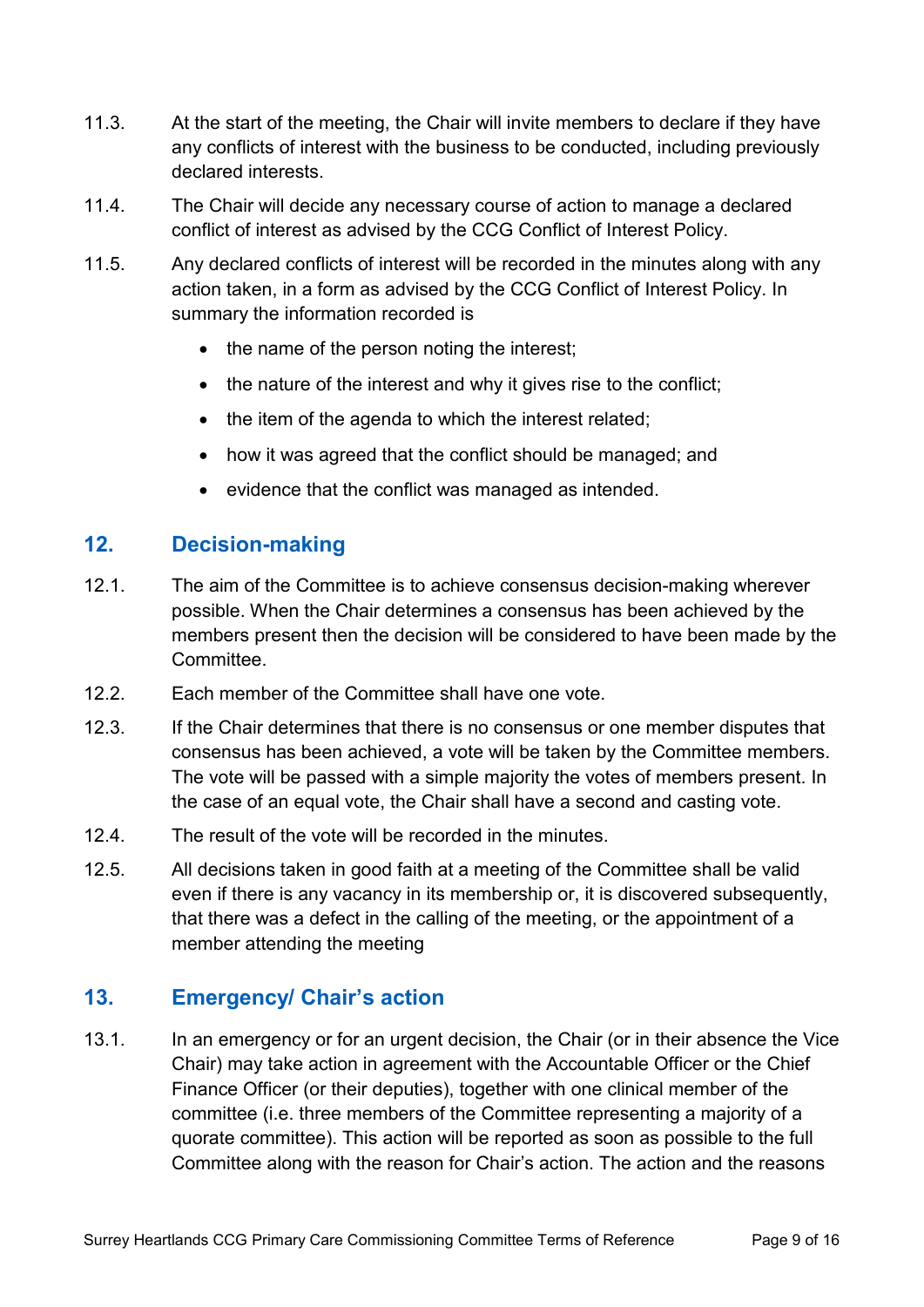for the action will be formally reported to the next formal meeting of the Committee and recorded in the minutes.

## **14. Accountability and Reporting**

- 14.1. The Committee is accountable to the Governing Body and NHS England via the Governing Body for the delegation of functions detailed in Paragraphs 3.3 and 3.4.
- 14.2. The decisions, within the bounds of its remit, of the Committee are binding on the CCG and the NHS England.
- 14.3. The minutes of Committee meetings shall be formally recorded and submitted to the Governing Body. The Chair shall draw to the attention of the Governing Body any issues that require consideration by the full Governing Body. The minutes shall be received by the next meeting in public of the full Governing Body and published in accordance with the CCGs scheme of publication. Minutes or sections of minutes which are of a confidential nature which would not be disclosed under the Freedom of Information Act will not be made available.
- 14.4. The Committee will present its minutes to NHS England South (South East) for information, including the minutes of any sub-committees to which responsibilities are delegated.

#### **15. Corporate Office**

- 15.1. The Corporate Office will ensure the provision of a Secretary to the meeting who shall attend to take minutes of the meetings and provide appropriate administrative support to the Chair and Committee members.
- 15.2. The Corporate Office will be responsible for supporting the Chair in the management of the Committee's business and for drawing the Committee's attention to best practice, national guidance and other relevant documents as appropriate.
- 15.3. The Secretary will ensure minutes of the Committee will be formally signed off by the Committee at their next meeting and made available on the CCG's website (by inclusion in Governing Body papers), subject to FOIA exemption referred in Para. 15.2 above. Where possible, draft Minutes will be shared within 10 working days of the meeting, subject to initial approval by the Chair.

# **16. Policy and Best Practice**

16.1. The Committee will apply best corporate governance practice in its decisionmaking processes, covering a clear ethical basis to the business being considered; aligned business goals; an effective strategy incorporating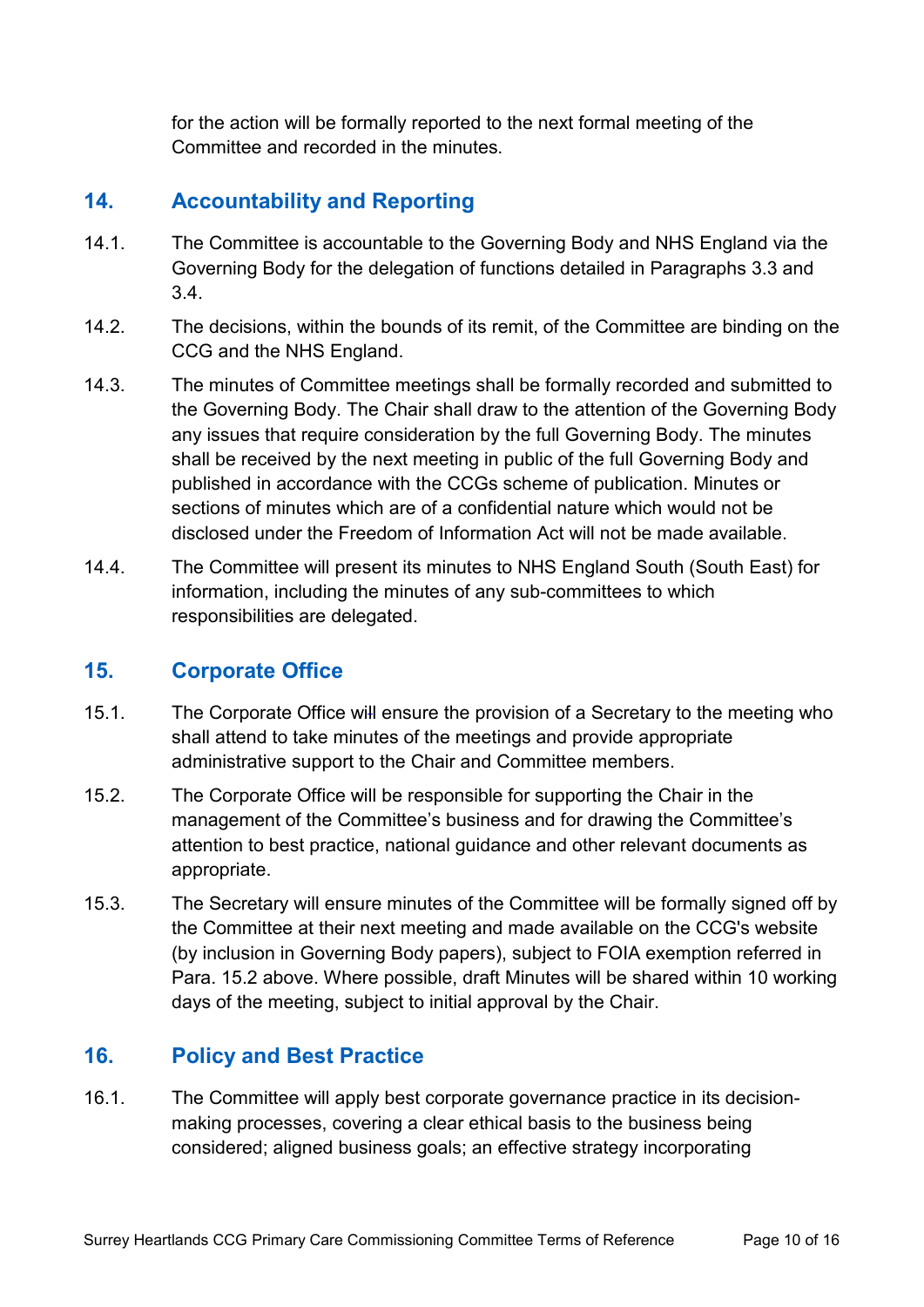stakeholder values; a well governed organisation and reporting systems to provide transparency and accountability.

## **17. Conduct of the Committee**

- 17.1. The CCG has a Standards of Business Conduct in place which defines required standards of behaviour for individuals working within this organisation, and those performing or authorising activities or advisory duties on our behalf. The Committee and its membership will conduct itself in accordance with these standards and principles.
- 17.2. The CCG code of conduct specifically covers an employee/member's responsibility in relation to hospitality and gifts, and has regard to:
	- Professional Standards Authority: Standards for Members of NHS Boards and Clinical Commissioning Group Governing Bodies in England,
	- NHS Business Services Authority: Standards of Business Conduct Procedure, and
	- Nolan seven principles of public life.

#### **18. Review of Terms of Reference**

- 18.1. The Committee will self-assess its performance on an annual basis, normally starting each January, referencing its work plan to ensure that the business transacted in meetings has effectively discharged the duties as set out in the Terms of Reference.
- 18.2. These terms of reference will be reviewed annually by the Committee membership. Any proposed changes to the ToR and responsibilities will be presented to the CCG Governing Body for approval and cannot be implemented until approved by NHS England.
- 18.3. A log of all reviews since the Approval Date is maintained in the Governance Handbook.

#### **19. Primary Care Commissioning Delegation Letter from NHSE**

19.1. Please see following pages.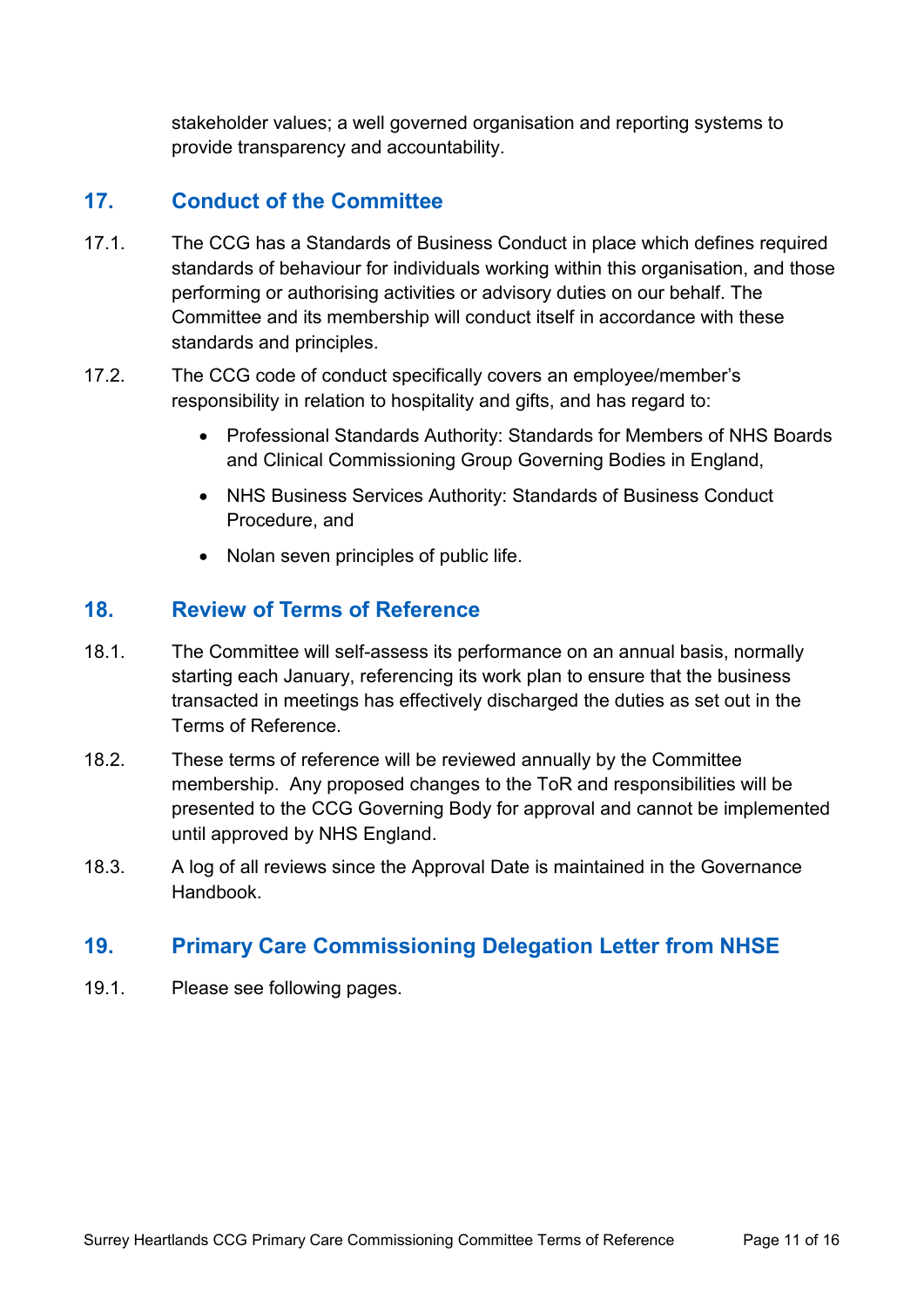

# **Delegation by NHS England**

# *1 April 2020*

# **Delegation by NHS England to NHS Surrey Heartlands CCG**

#### **Delegation**

1. In accordance with its statutory powers under section 13Z of the National Health **Service** 

Act 2006 (as amended) ("NHS Act"), NHS England has delegated the exercise of the functions specified in this Delegation to NHS Surrey Heartlands CCG to empower NHS Surrey Heartlands CCG to commission primary medical services for the people of the footprint of Surrey Heartlands.

- 2. NHS England and the CCG have entered into the Delegation Agreement that sets out the detailed arrangements for how the CCG will exercise its delegated authority.
- 3. Even though the exercise of the functions passes to the CCG the liability for the exercise of any of its functions remains with NHS England.
- 4. In exercising its functions (including those delegated to it) the CCG must comply with the statutory duties set out in the NHS Act and/or any directions made by NHS England or by the Secretary of State and must enable and assist NHS England to meet its corresponding duties.

#### **Commencement**

- 5. This Delegation, and any terms and conditions associated with the Delegation, take effect from 1 April 2020.
- 6. NHS England may by notice in writing delegate additional functions in respect of primary medical services to the CCG. At midnight on such date as the notice will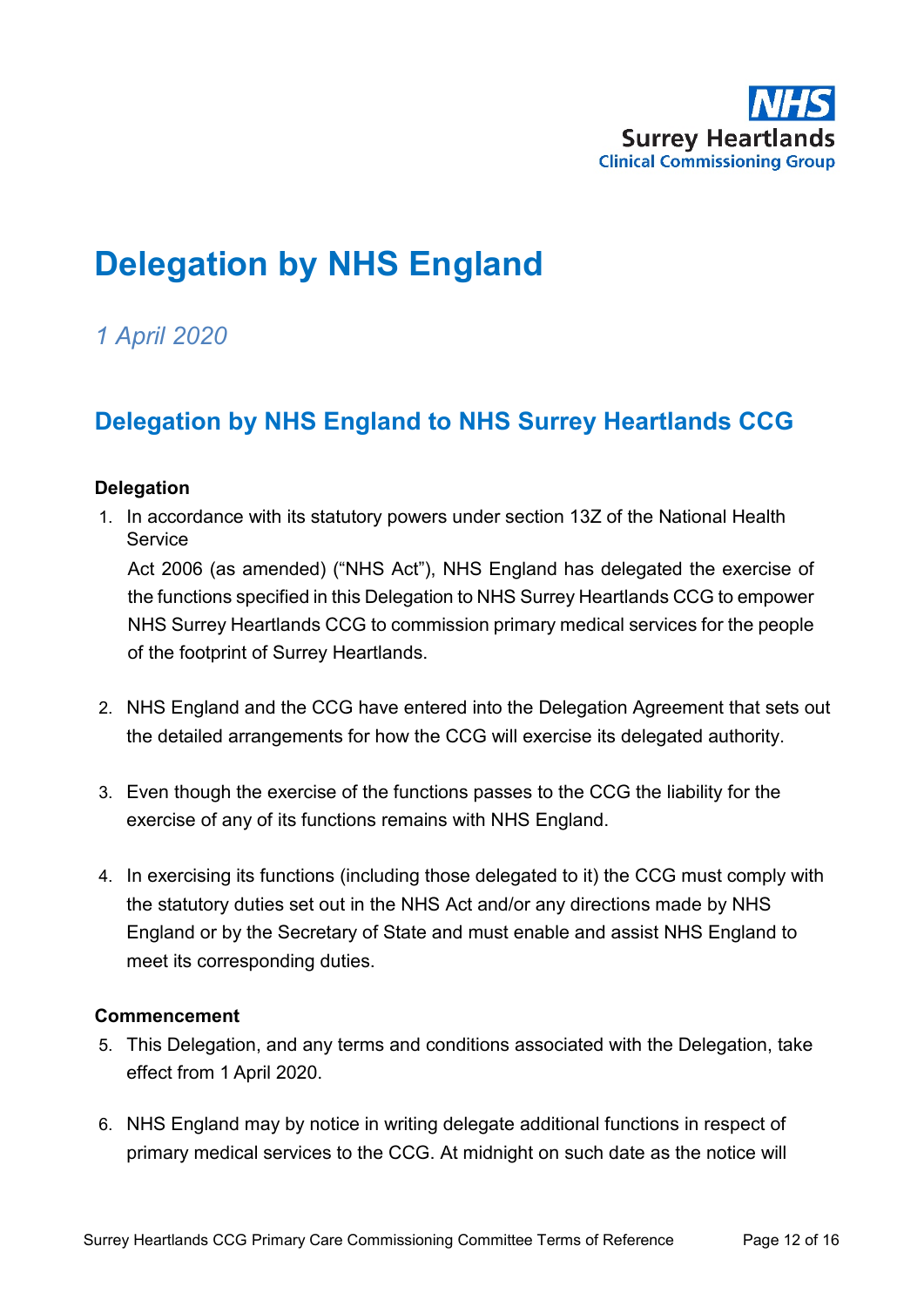specify, such functions will be Delegated Functions and will no longer be Reserved Functions.

#### **Role of the CCG**

- 7. The CCG will exercise the primary medical care commissioning functions of NHS England as set out in Schedule 1 to this Delegation and on which further detail is contained in the Delegation Agreement.
- 8. NHS England will exercise its functions relating to primary medical services other than the Delegated Functions set out in Schedule 1 including but not limited to those set out in Schedule 2 to this Delegation and as set out in the Delegation Agreement.

#### **Exercise of delegated authority**

- 9. The CCG must establish a committee to exercise its delegated functions in accordance with the CCG's constitution and the committee's terms of reference. The structure and operation of the committee must take into account guidance issued by NHS England. This committee will make the decisions on the exercise of the delegated functions.
- 10. The CCG may otherwise determine the arrangements for the exercise of its delegated functions, provided that they are in accordance with the statutory framework (including Schedule 1A of the NHS Act) and with the CCG's Constitution.
- 11. The decisions of the CCG Committee shall be binding on NHS England and NHS Surrey Heartlands CCG.

#### **Accountability**

- 12. The CCG must comply with the financial provisions in the Delegation Agreement and must comply with its statutory financial duties, including those under sections 223H and 223I of the NHS Act. It must also enable and assist NHS England to meet its duties under sections 223C, 223D and 223E of the NHS Act.
- 13. The CCG will comply with the reporting and audit requirements set out in the Delegation Agreement and the NHS Act.
- 14. NHS England may, at its discretion, waive non-compliance with the terms of the Delegation and/or the Delegation Agreement.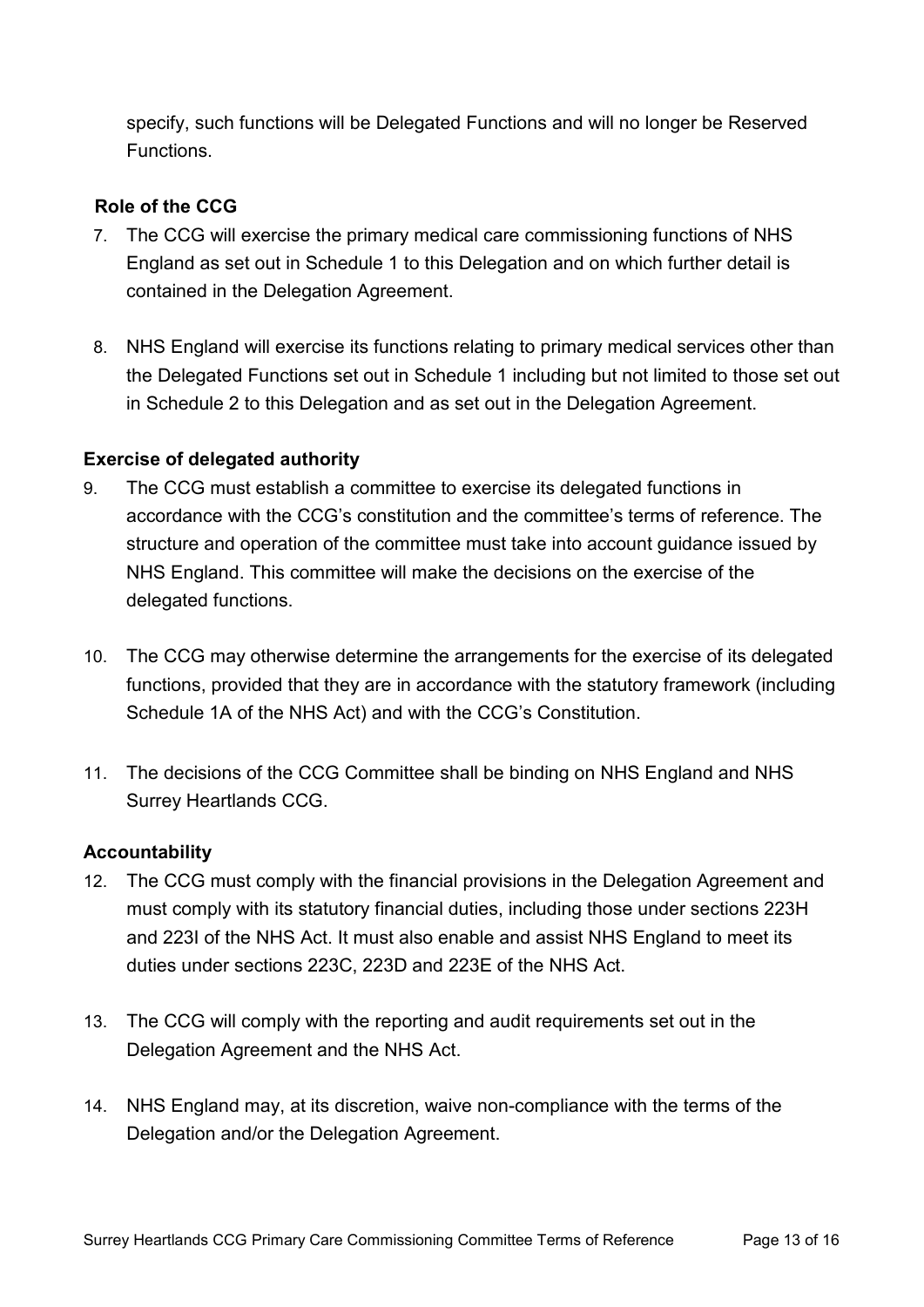15. NHS England may, at its discretion, ratify any decision made by the CCG Committee that is outside the scope of this delegation and which it is not authorised to make. Such ratification will take the form of NHS England considering the issue and decision made by the CCG and then making its own decision. This ratification process will then make the said decision one which NHS England has made. In any event ratification shall not extend to those actions or decisions that are of themselves not capable of being delegated by NHS England to the CCG.

#### **Variation, Revocation and Termination**

- 16. NHS England may vary this Delegation at any time, including by revoking the existing Delegation and re-issuing by way of an amended Delegation.
- 17. This Delegation may be revoked at any time by NHS England. The details about revocation are set out in the Delegation Agreement.
- 18. The parties may terminate the Delegation in accordance with the process set out in the Delegation Agreement.

#### *See CCG Constitution for signed version*

NHS England Regional Director for and on behalf of **NHS England**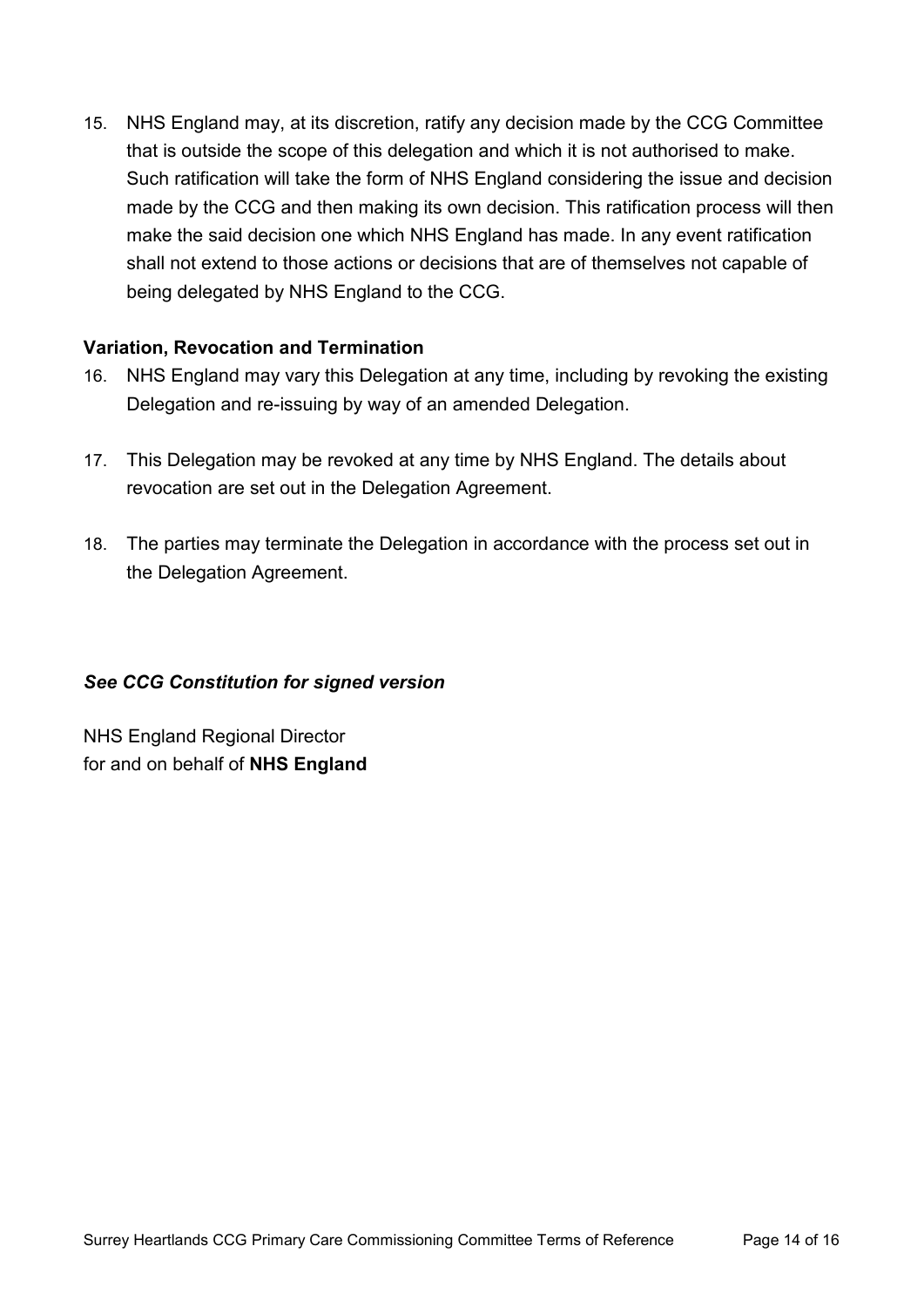#### **Schedule 1 –Delegated Functions**

- a) decisions in relation to the commissioning, procurement and management of Primary Medical Services Contracts, including but not limited to the following activities:
	- i. decisions in relation to Enhanced Services;
	- ii. decisions in relation to Local Incentive Schemes (including the design of such schemes);
	- iii. decisions in relation to the establishment of new GP practices (including branch surgeries) and closure of GP practices;
	- iv. decisions about 'discretionary' payments;
	- v. decisions about commissioning urgent care (including home visits as required) for out of area registered patients;
- b) the approval of practice mergers;
- c) planning primary medical care services in the Area, including carrying out needs assessments;
- d) undertaking reviews of primary medical care services in the Area;
- e) decisions in relation to the management of poorly performing GP practices and including, without limitation, decisions and liaison with the CQC where the CQC has reported non-compliance with standards (but excluding any decisions in relation to the performers list);
- f) management of the Delegated Funds in the Area;
- g) Premises Costs Directions functions;
- h) co-ordinating a common approach to the commissioning of primary care services with other commissioners in the Area where appropriate; and
- i) such other ancillary activities as are necessary in order to exercise the Delegated Functions.